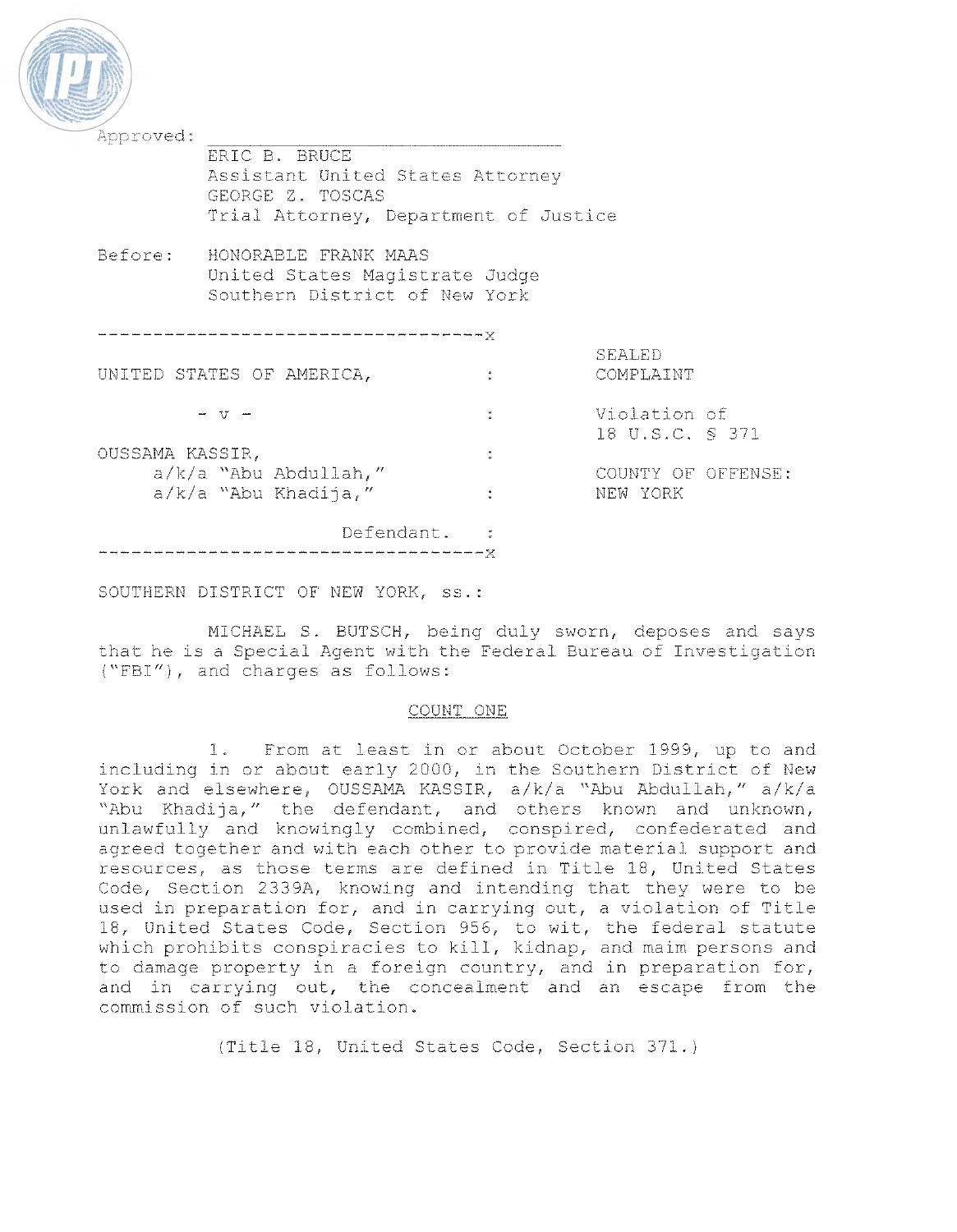

2. I am a Special Agent with the FBI, assigned to the FBI/NYPD Joint Terrorist Task Force (the "JTTF"). I have been personally involved in the investigation of this matter. This affidavit is based upon my conversations with other law enforcement officers and other individuals, and upon my examination of various reports and records. Because this affidavit is being submitted for the limited purpose of establishing probable cause for the offense cited above, it does not include all the facts that I have learned during the course of the investigation. Where the contents of conversations with others and statements by others are reported herein, they are reported in substance and in part, except where otherwise indicated.

A cooperating witness ("CW-1") has provided  $3.$ information regarding a co-conspirator not named as a defendant herein ("CC-1") and the defendant, OUSSAMA KASSIR.<sup>1</sup> Specifically, CW-1 has stated, in substance and in part, the following information regarding CC-1 and KASSIR:

That CW-1 was a devout follower of CC-1 and his a. religious teachings;

 $b$ . That CC-1 taught CW-1 and his other followers what it meant to engage in "jihad." According to CC-1, the term "jihad" meant defending Islam against its enemies through violence and armed aggression, including killing the enemies of Islam, if necessary, in order to expel non-believers from holy Muslim lands;

That CC-1 taught CW-1 and his other followers  $\infty$ . that engaging in jihad training and jihad was an obligation of all Muslims:

d. That CW-1 proposed to CC-1 that a jihad training camp be established on a parcel of property located in Bly, Oregon;

CW-1 has pled guilty to one count of conspiring to violate the International Emergency Economic Powers Act (IEEPA), in violation of Title 31, Code of Federal Regulations, Sections 545.204 and 545.206(b) and Title 50, United States Code, Section 1705(b). During his period of cooperation, CW-1 has assisted the Government in the investigation of others, including CC-1 and KASSIR. In many instances, information provided by CW-1 has been corroborated by documentary evidence and/or information provided by other witnesses.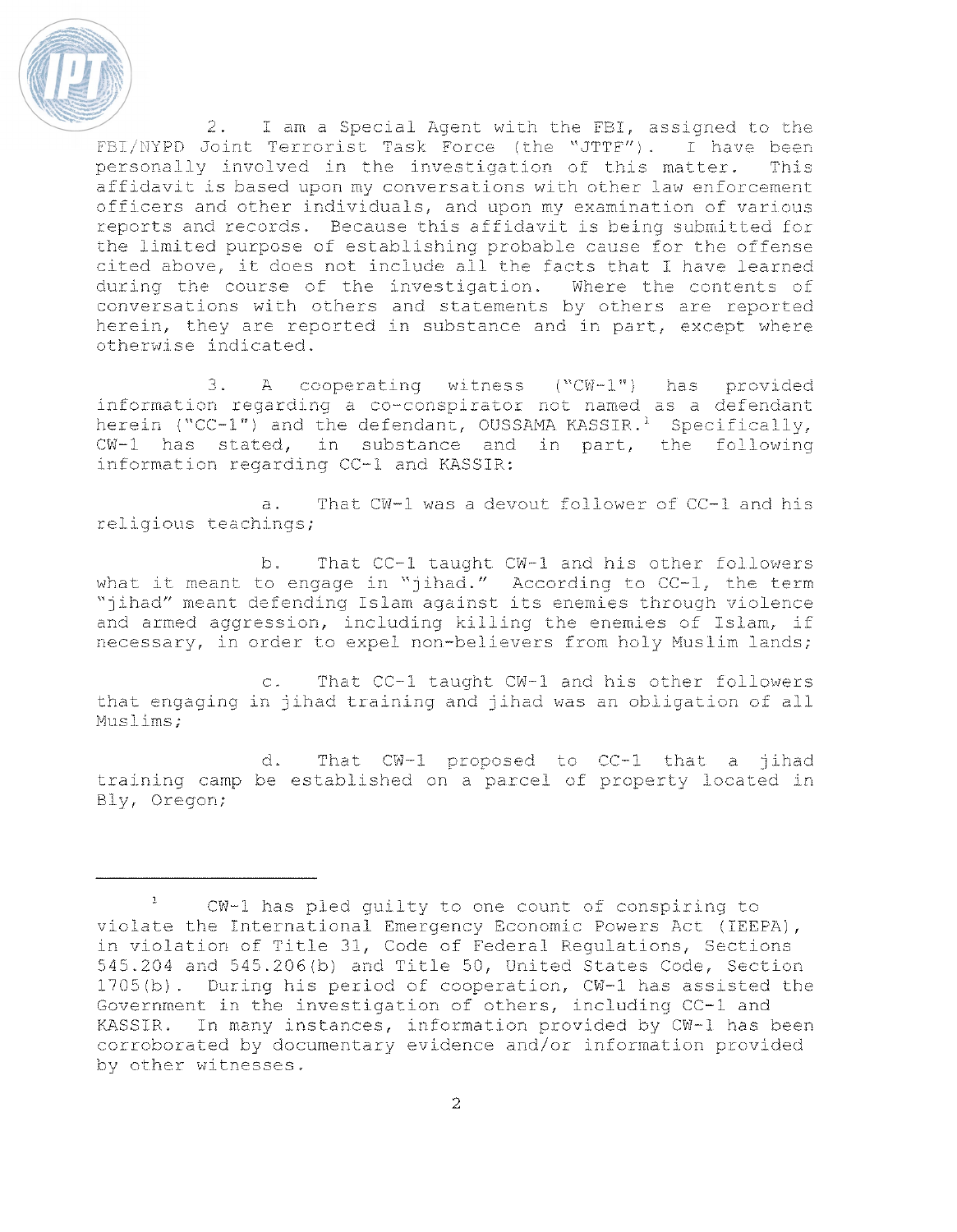

e. That CW-1 and a number of his associates .  $e$ . That CW-1 and a number of his associates traveled to the property in Bly, Oregon and, during their visit, shot various types of weapons, including a replica of a Russianmade AK-47;

f. That CW-1 had numerous telephone conversations with CC-1 regarding the proposed Bly training camp, and faxed a written proposal to CC-1 regarding the Bly training camp. During these communications,  $CW-1$  emphasized to  $CC-1$  that the training camp would include military-style jihad training because he (CW-1) knew that would interest  $CC-1$ . During these communications in late 1999,  $CW-1$  also requested that  $CC-1$  send two individuals to the United States in order to assist him in establishing and funding the creation of the jihad training camp;

q. That, in response to CW-1's request, CC-1 sent. two men to the United States in connection with the Sly training camp project, namely, the defendant, OUSSAMA KASSIP, and another co-conspirator not named as a defendant herein ("CC-2");<sup>2</sup>

b. That, to the best of CW-1's knowledge, KASSIR and CC-2 followed the travel advice that he (CW-1) had previously given to CC-1 and arrived in the United States in New York, New York, and then took a Greyhound bus to Seattle;<sup>3</sup>

i. That, while in Seattle and Bly, KASSIR and CW-1 had numerous discussions about establishing a jihad training camp in Dly, Oregon;

i. That KASSIR and CW-1 traveled together from Seattle to Bly and inspected the property designated for the jihad training camp;

It is believed that CC-2 was killed during the armed conflict in Afghanistan.

I have reviewed documents from the Bureau of Immigration and Customs Enforcement ("BICE") which prove that the defendant, OUSSAMA KASSIR, and CC-2 arrived in New York, New York at J.F.K. International Airport on November 26, 1999 on an Air India flight. In order to arrive at J.F.K. airport, it was necessary for KASSIR and CC-2 to travel over waters contiguous to the Southern District of New York.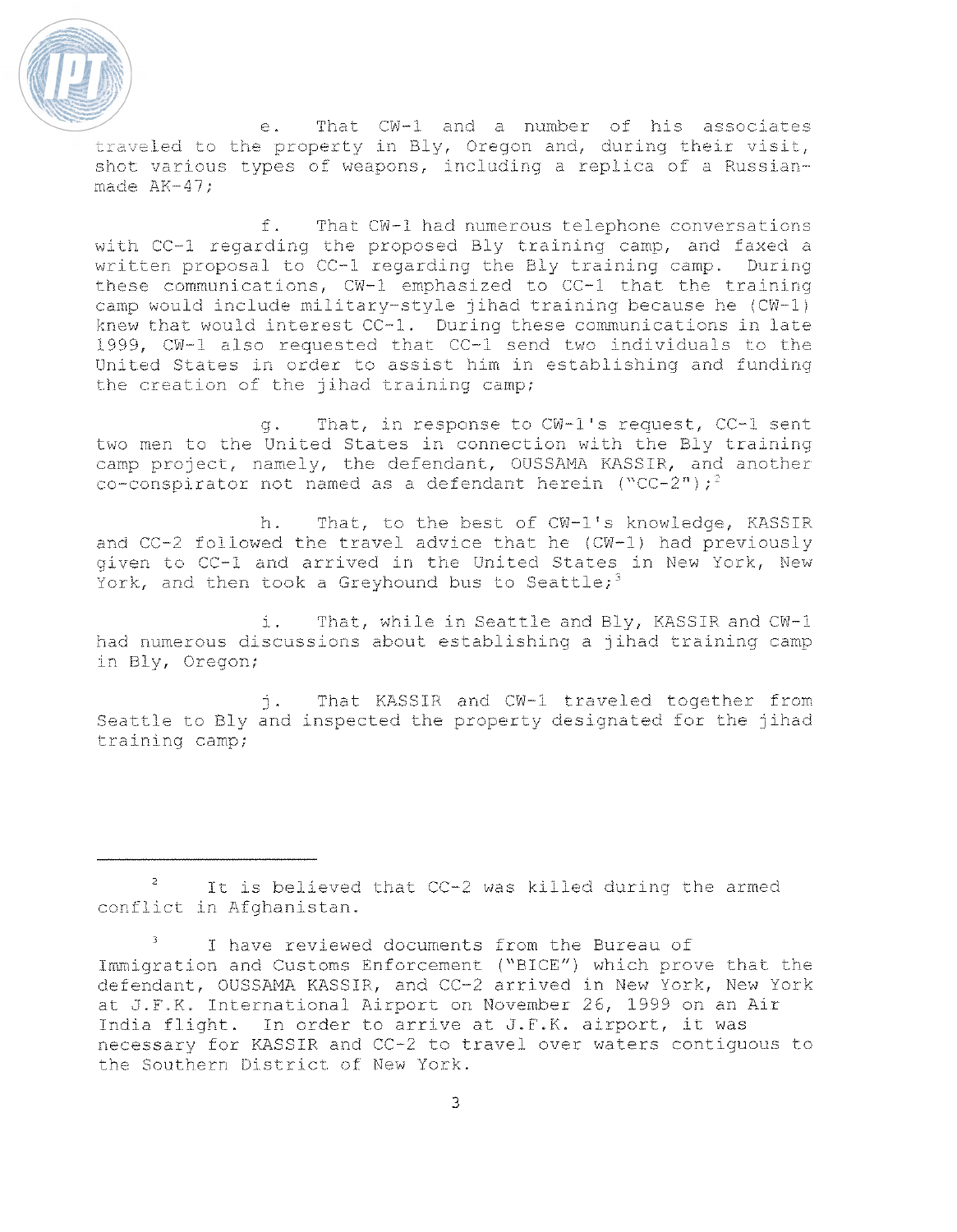

k. That KASSIR complained to CW-1 and others that<br>there were only a few men available to train in Seattle, and that he (KASSIR) was not going to waste his time with such a small number of men;

1. That KASSIR told CW-1, among other things, that he had trained and fought jihad in Afghanistan; and

m. That CW-1's idea for the Bly jihad training camp was that it would be a place that Muslims could attend to receive various types of training, including military-style jihad training, in preparation for a community of Muslims to move to Afghanistan. Once in Afghanistan, the men in the community would have gained enough familiarity with weapons at the Bly training camp to fight jihad in Afghanistan, if they chose to do so, or to continue with additional jihad training in Afghanistan, if they chose to do so.

0. A second witness ("Witness-2") has also provided information regarding the defendant, OUSSAMA KASSIR. Specifically, Witness-2 has stated, in substance and in part, the following information regarding KASSIR:

a. That Witness-2 saw CW-1 and KASSIR at the Bly property in approximately December 1999;

b. That Witness-2 heard KASSIR say that he was a hit man for CC-1 and for a sheikh in Afghanistan, and that he had undertaken jihad training in Afghanistan, Kashmir, and Lebanon;

c. That Witness-2 heard KASSIR complain to CW-I that the fax  $CW-1$  had sent to  $CC-1$  promised a supply of weapons, barracks, housing for visitors, and other items that were lacking at the Bly property;

d. That KASSIR remained at the Bly property for approximately two months, and then traveled back to Seattle; and

e. That, years iater, KASSIR called Witness-2 to inquire about the status of a criminal case against another coconspirator. KASSIR told Witness-2 that he (KASSIR) was aware that the co-conspirator had been interviewed by counterterrorism agents, and that he (KASSIR) was considering visiting Seattle to find out more about the situation.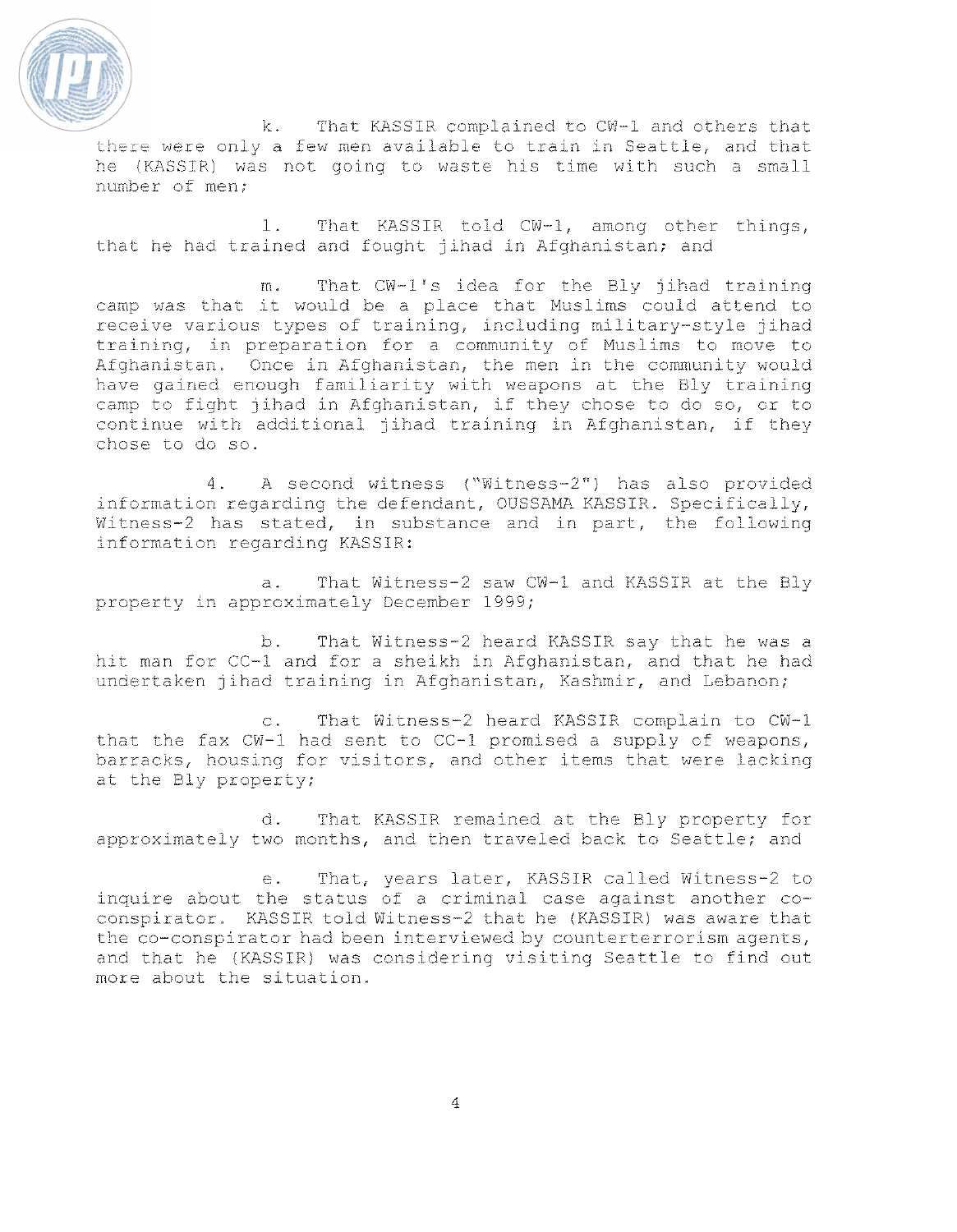

5. A third witness ("Witness-3") has also provided information regarding the defendant, OUSSAMA KASSIR. Specifically, Witness-3 has stated, in substance and in part, the following information regarding KASSIR:

a. That Witness-3 also saw CW-1 and KASSIR at the Bly property;

b. That KASSIR instituted perimeter patrols and passwords while he was present at the Bly property; and

c. That Witness-3 saw KASSIR in possession of at least one compact disc about improvising poisons.

6. I have also reviewed copies of two faxes sent by CW- $1$  to CC-1 in connection with the conspiracy to create a jihad training camp in Biy, Oregon. CW-1 has confirmed to me that the documents in my possession are true and accurate copies of the faxes he sent to  $CC-1$ . The first fax sent by  $CW-1$  to  $CC-1$ contains, in part, the following statements:

a. The top of the first fax contained an example of Language that could be included in a brochure to advertise the jihad training camp and recruit attendees, and stated that the camp would offer "training" to include, among other things, "Archery, Combat and Martial Arts, [and] Rifle and Handqun Handling;"

b. The first fax aiso contained a direct appeal to CC-1 to come to the United States and become the leader of the jihad training camp, promising a secure environment from which "kafirs"  $(i.e.,$  non-believers) would not be able to remove  $CC-1$ "without a serious armed fight;"

c. The first fax also stated that the property in Bly was located in a "pro-militia and fire-arms state" that "looks just like Afghanistan," and that CW-1's group was "stock-piling weapons and ammunition;"

d.  $CW-1$  further stated in the first fax that "[w]e can build a big following and practice our deen to the fullest even taking some of the external pressure off the backs of our brothers abroad;" and

e. In the first fax, CW-1 also stated that "[wle are expecting the two brothers that we discussed to come in November" and further states that "We would hope that they can help us in raising money and preparing a program for Muslims that is consistent with our ultimate aim and objective or number one duty